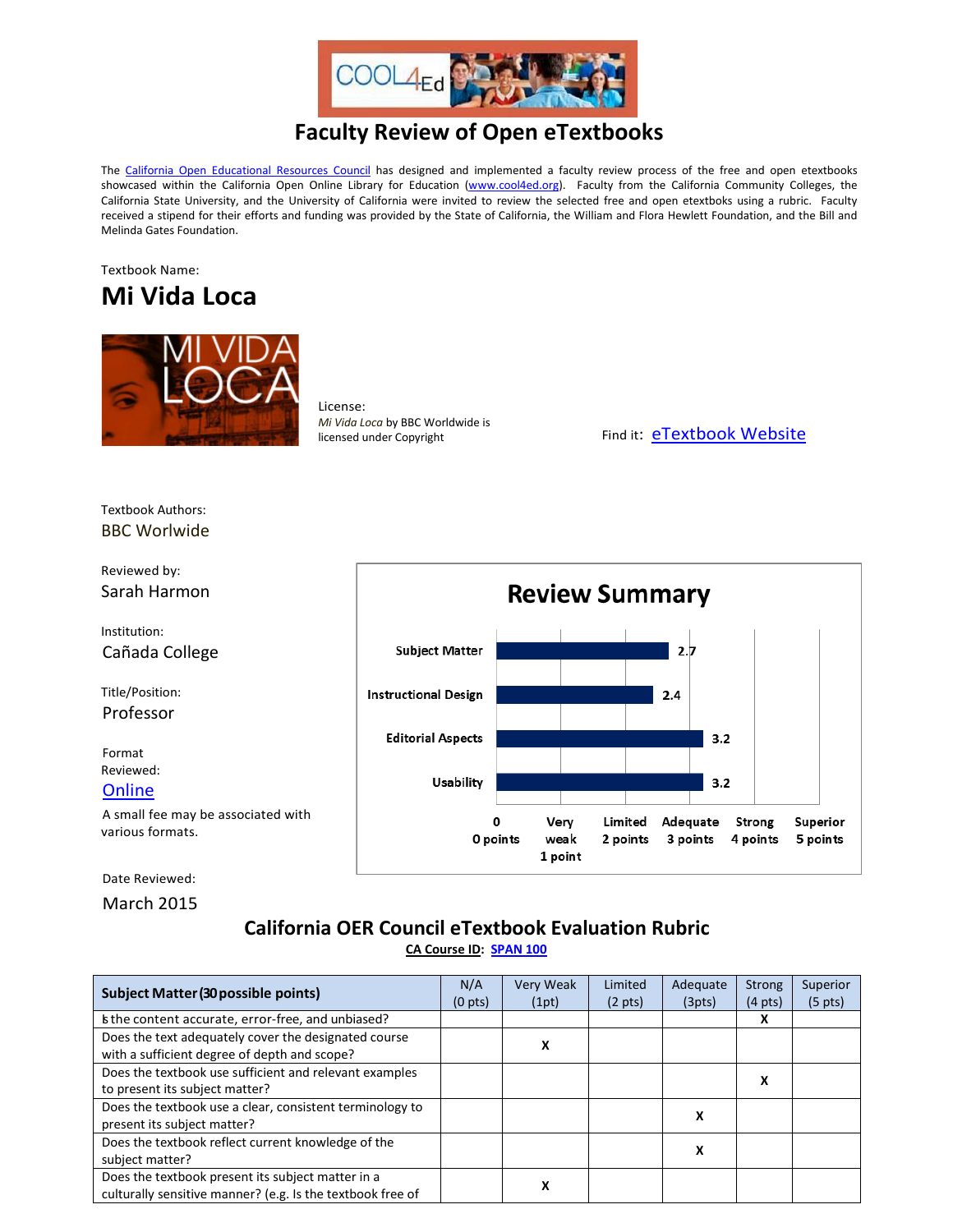| offensive and insensitive examples? Does it include |  |  |  |
|-----------------------------------------------------|--|--|--|
| examples that are inclusive of a variety of races,  |  |  |  |
| ethnicities, and backgrounds?)                      |  |  |  |

Total Points: 16 out of 30

Please provide comments on any aspect of the subject matter of this textbook:

• Completely Euro-centric in focus; Spain is the only country discussed, and the only macrodialect covered. The coverage is only about one semester at the collegiate level; not enough for an entire introductory series. It is relevant in topic--ecological sensitivity and tourism--but doesn't cover much else about the culture of Spain, for example.

| Instructional Design (35 possible points)                   | N/A<br>(0 <sub>pts</sub> ) | <b>Very Weak</b><br>(1pt) | Limited<br>$(2 \text{ pts})$ | Adequate<br>(3pts) | <b>Strong</b><br>$(4 \text{ pts})$ | Superior<br>$(5 \text{ pts})$ |
|-------------------------------------------------------------|----------------------------|---------------------------|------------------------------|--------------------|------------------------------------|-------------------------------|
| Does the textbook present its subject materials at          |                            |                           | x                            |                    |                                    |                               |
| appropriate reading levels for undergrad use?               |                            |                           |                              |                    |                                    |                               |
| Does the textbook reflect a consideration of different      |                            |                           |                              |                    | x                                  |                               |
| learning styles? (e.g. visual, textual?)                    |                            |                           |                              |                    |                                    |                               |
| Does the textbook present explicit learning outcomes        |                            |                           |                              | x                  |                                    |                               |
| aligned with the course and curriculum?                     |                            |                           |                              |                    |                                    |                               |
| Is a coherent organization of the textbook evident to the   |                            |                           |                              | x                  |                                    |                               |
| reader/student?                                             |                            |                           |                              |                    |                                    |                               |
| Does the textbook reflect best practices in the instruction | x                          |                           |                              |                    |                                    |                               |
| of the designated course?                                   |                            |                           |                              |                    |                                    |                               |
| Does the textbook contain sufficient effective ancillary    |                            |                           |                              |                    |                                    |                               |
| materials? (e.g. test banks, individual and/or group        | x                          |                           |                              |                    |                                    |                               |
| activities or exercises, pedagogical apparatus, etc.)       |                            |                           |                              |                    |                                    |                               |
| Is the textbook searchable?                                 |                            |                           |                              |                    | x                                  |                               |

Total Points: 17 out of 35

Please provide comments on any aspect of the instructional design of this textbook:

• Very easy to use, and highly interactive. Utilizes a great UI to connect video with gamification learning strategies. The outcomes, while very, very conversational, are there. But the pedagogy is highly outdated; it uses a translation model of pedagogy, and focuses almost exclusively on the learning of phrases. There are no ancillaries. It is searchable.

| Editorial Aspects (25 possible points)                                                                                                                                                                                                                                                                                                                             |   | <b>Very Weak</b><br>(1pt) | Limited<br>$(2 \text{ pts})$ | Adequate<br>(3pts) | Strong<br>$(4 \text{ pts})$ | Superior<br>$(5 \text{ pts})$ |
|--------------------------------------------------------------------------------------------------------------------------------------------------------------------------------------------------------------------------------------------------------------------------------------------------------------------------------------------------------------------|---|---------------------------|------------------------------|--------------------|-----------------------------|-------------------------------|
| Is the language of the textbook free of grammatical,<br>spelling, usage, and typographical errors?                                                                                                                                                                                                                                                                 |   |                           |                              |                    | x                           |                               |
| Is the textbook written in a clear, engaging style?                                                                                                                                                                                                                                                                                                                |   |                           |                              |                    | x                           |                               |
| Does the textbook adhere to effective principles of<br>design? (e.g. are pages latid0out and organized to be<br>clear and visually engaging and effective? Are colors,<br>font, and typography consistent and unified?)<br>Does the textbook include conventional editorial<br>features? (e.g. a table of contents, glossary, citations and<br>further references) | X |                           |                              |                    | x                           |                               |
| How effective are multimedia elements of the textbook?<br>(e.g. graphics, animations, audio)                                                                                                                                                                                                                                                                       |   |                           |                              |                    | х                           |                               |

Total Points: 16 out of 25

Please provide comments on any editorial aspect of this textbook.

• Free of errors, and the media works on all multiple platforms. The design is engaging and fun. It should be noted that the 'textbook' really isn't a text; there are a series of videos that introduce scenarios, explain vocab and grammar (such that it is), and give exercises and some instruction.

| Usability (30 possible points)                                                                                                              | N/A<br>(0 <sub>pts</sub> ) | <b>Very Weak</b><br>(1pt) | Limited<br>$(2 \text{ pts})$ | Adequate<br>(3pts) | Strong<br>$(4 \text{ pts})$ | Superior<br>$(5 \text{ pts})$ |
|---------------------------------------------------------------------------------------------------------------------------------------------|----------------------------|---------------------------|------------------------------|--------------------|-----------------------------|-------------------------------|
| Is the textbook compatible with standard and commonly<br>available hardware/software in college/university campus<br>student computer labs? |                            |                           |                              |                    | Χ                           |                               |
| Is the textbook accessible in a variety of different<br>electronic formats? (e.g. .txt, .pdf, .epub, etc.)                                  |                            |                           |                              |                    | х                           |                               |
| Can the textbook be printed easily?                                                                                                         |                            |                           |                              |                    | χ                           |                               |
| Does the user interface implicitly inform the reader how<br>to interact with and navigate the textbook?                                     |                            |                           |                              |                    | x                           |                               |